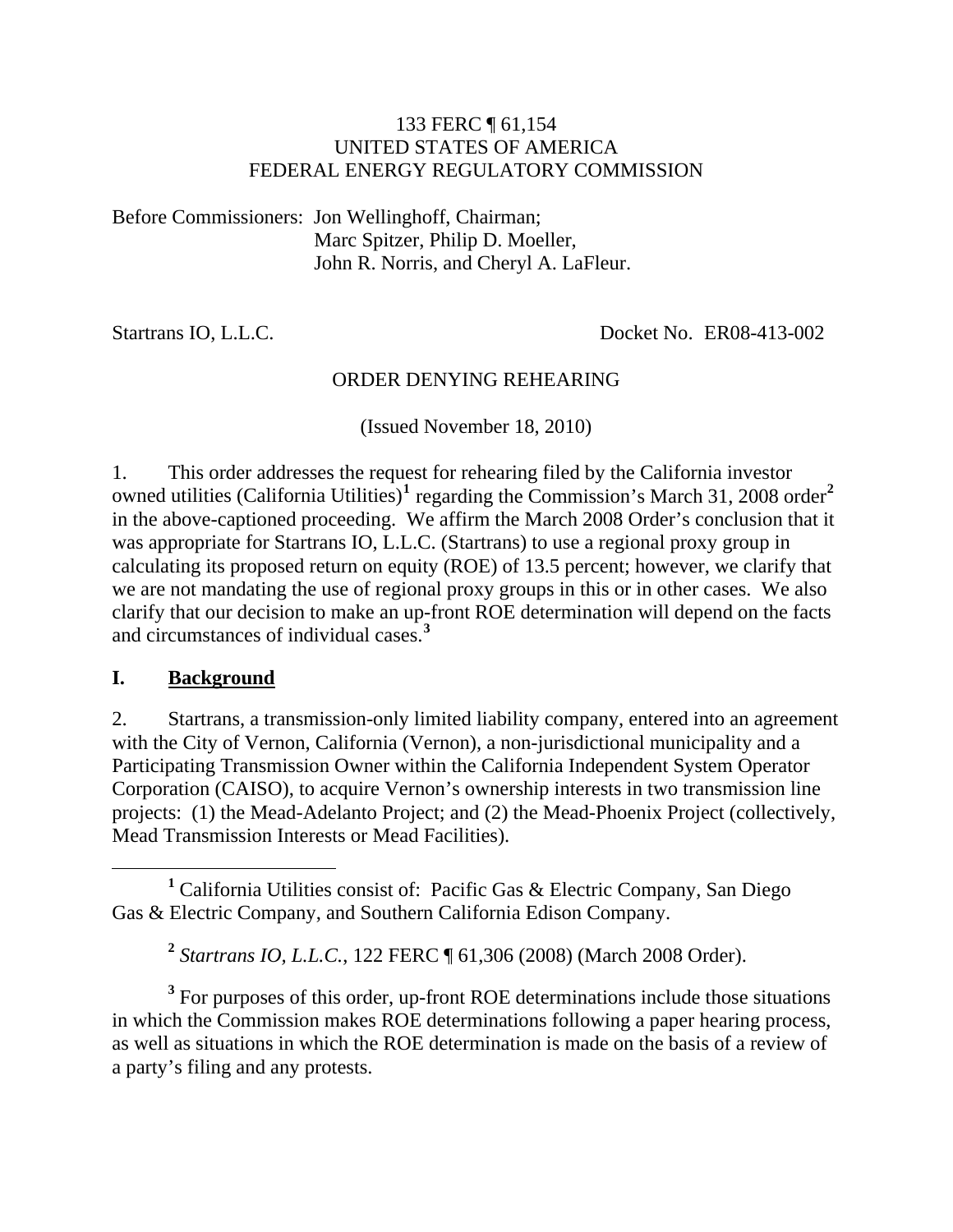3. On January 4, 2008, Startrans filed the proposed tariff and associated Transmission Revenue Requirement to establish itself as a new Participating Transmission Owner within the CAISO, pursuant to section 205 of the Federal Power Act.<sup>[4](#page-1-0)</sup> In addition, Startrans requested certain rate incentives, including an incentive ROE, an acquisition adjustment of approximately \$31.7 million, and 100 percent construction work in progress, pursuant to Order No. 679.<sup>[5](#page-1-1)</sup> Startrans proposed an ROE of 13.5 percent, and applied a proxy group comprising a nationwide group of compani es that Startrans asserted had comparable risk. Commission Staff subsequently issue d a deficiency letter that directed Startrans either to use a regional proxy group of companies located in the Western Electricity Coordinating Council (WECC), consistent with the Commission's order in *Atlantic Path 15, LLC*,<sup> $\epsilon$ </sup> or to provide the Commission with additional information about the national proxy group that it had applied in its filing. On February 7, 2008, Startrans filed its response to the deficiency letter, opting to use the WECC-wide regional proxy group, but Startrans still requested an ROE of 13.5 percent, which it argued was reasonable under its new calculation.

4. The March 2008 Order accepted Startrans' proposed ROE, finding that it was appropriate for Startrans to use a regional proxy group, consistent with *Atlantic Path 15* and other Commission orders, and explained that geographic location was a relevant factor in identifying companies of comparable risk.**[7](#page-1-3)**

5. California Utilities filed a request for rehearing of the March 2008 Order, arguing that the Commission erred in adopting a policy that requires applicants in the western United States to use a WECC-wide regional proxy group in calculating requested ROEs.

**4** 16 U.S.C. § 824d (2006).

<span id="page-1-0"></span> $\overline{a}$ 

<span id="page-1-1"></span>**<sup>5</sup>** *Promoting Transmission Investment through Pricing Reform*, Order No. 679, FERC Stats. & Regs. ¶ 31,222 (2006), *order on reh'g*, Order No. 679-A, FERC Stats. & Regs. ¶ 31,236, *order on reh'g*, 119 FERC ¶ 61,062 (2007).

**6** 122 FERC ¶ 61,135 (2008) (*Atlantic Path 15*).

<span id="page-1-3"></span><span id="page-1-2"></span><sup>7</sup> The March 2008 Order also rejected Startrans' request for an acquisition adjustment and for 100 percent construction work in progress. Startrans sought rehearing on these issues. Pursuant to the terms of a Commission-approved settlement, Startrans withdrew its request for rehearing on the denial of the construction work in progress but retained its rehearing request with respect to the denial of the acquisition premium. *See Startrans IO, L.L.C.*, 128 FERC ¶ 61,118 (2009). On March 18, 2010, the Commission issued an order denying Startrans' request for rehearing on this issue. *Startrans IO, L.L.C.*, 130 FERC ¶ 61,209 (2010).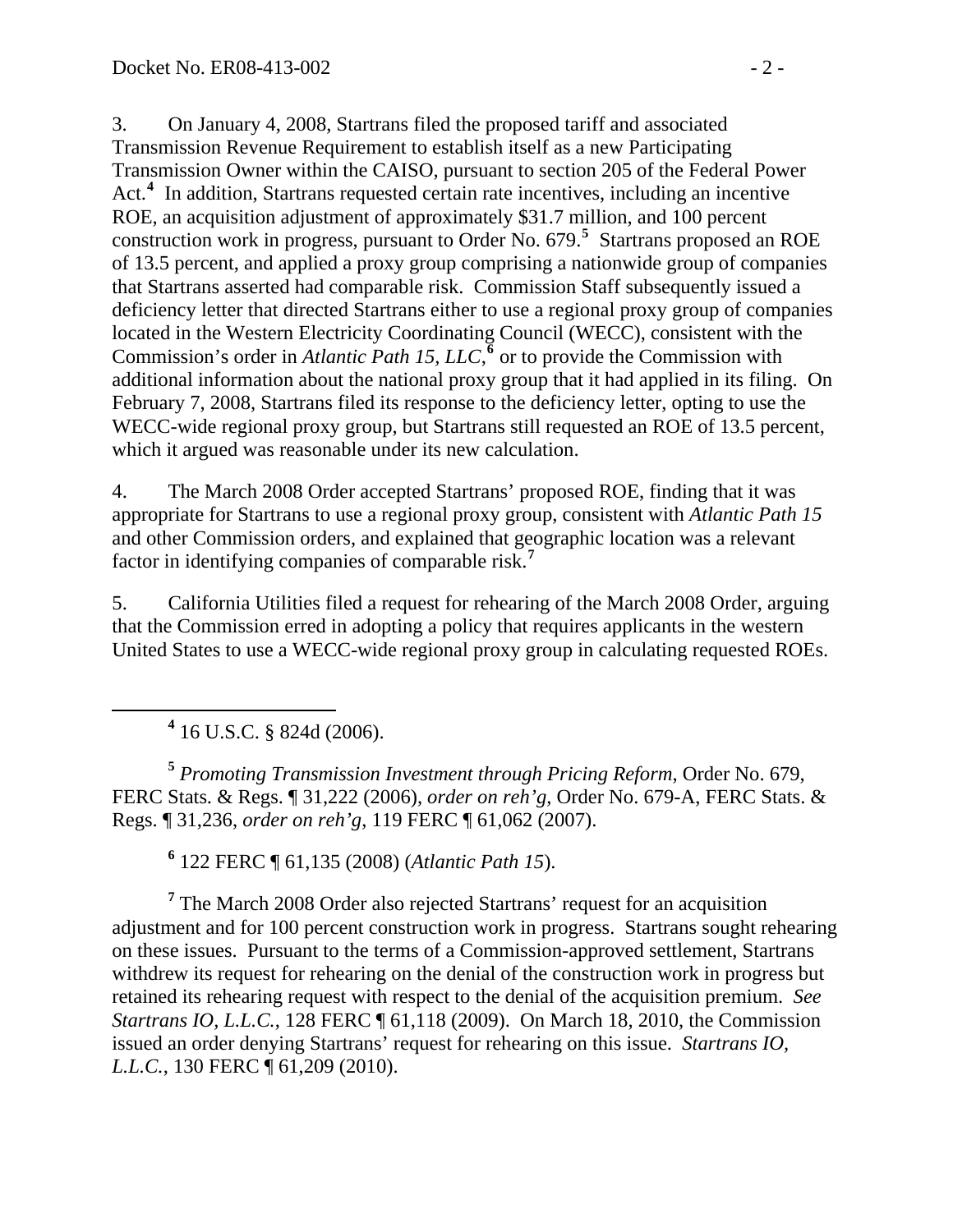California Utilities also argued that the Commission did not need to make up-front ROE determinations in all cases.

### **II. Discussion**

# **A. Regional Proxy Groups**

# **1. Rehearing Request**

6. California Utilities assert that the Commission should not require Startrans or other western utilities to use a WECC-only proxy group. California Utilities note that the Commission's policy of using a proxy group comprising only entities located in the WECC was only first announced in *Atlantic Path 15*, which was issued less than two months before the March 2008 Order, and that this policy decision reversed decades of Commission precedent.

7. California Utilities explain that western utilities compete for capital in a national market, not a regional one, and although the WECC region may be electrically and commercially integrated, western utilities are diverse and have very different business models. California Utilities note that most WECC members do not belong to a Regional Transmission Organization (RTO) or an Independent System Operator (ISO), and that WECC itself is primarily a reliability organization for western utilities. California Utilities argue that the Commission's goal of simplifying ROE cases for western utilities is just as well served by using a national sample of utilities rather than a region-wide one. California Utilities contend that a utility that is willing to undergo the scrutiny of a hearing should have the flexibility of being able to develop a proxy group that is appropriate for its specific circumstances. California Utilities state that a one-size-fits-all approach would limit the Commission's ability to develop appropriate criteria tailored to an individual case.**[8](#page-2-0)**

8. California Utilities note that the Commission has cited to precedent involving utilities in New England<sup>[9](#page-2-1)</sup> and the Midwest<sup>[10](#page-2-2)</sup> in support of the policy expressed in *Atlantic Path 15* that a region-wide proxy group should be used. However, California Utilities assert that these cases are distinguishable because they involved utilities that were part of the same ISO or RTO. Moreover, California Utilities explain that since the issuance of *Bangor Hydro* and *Midwest ISO*, both PG&E and SDG&E have filed proposed ROEs using a national sample to determine the appropriate proxy groups, and

<span id="page-2-2"></span><span id="page-2-1"></span><span id="page-2-0"></span>**<sup>8</sup>** California Utilities Rehearing Request at 9.

**<sup>9</sup>** *Bangor Hydro Electric Co.*, 117 FERC ¶ 61,129 (2006).

**<sup>10</sup>** *Midwest Indep. Transmission Sys. Operator, Inc.*, 100 FERC ¶ 61,087 (2002).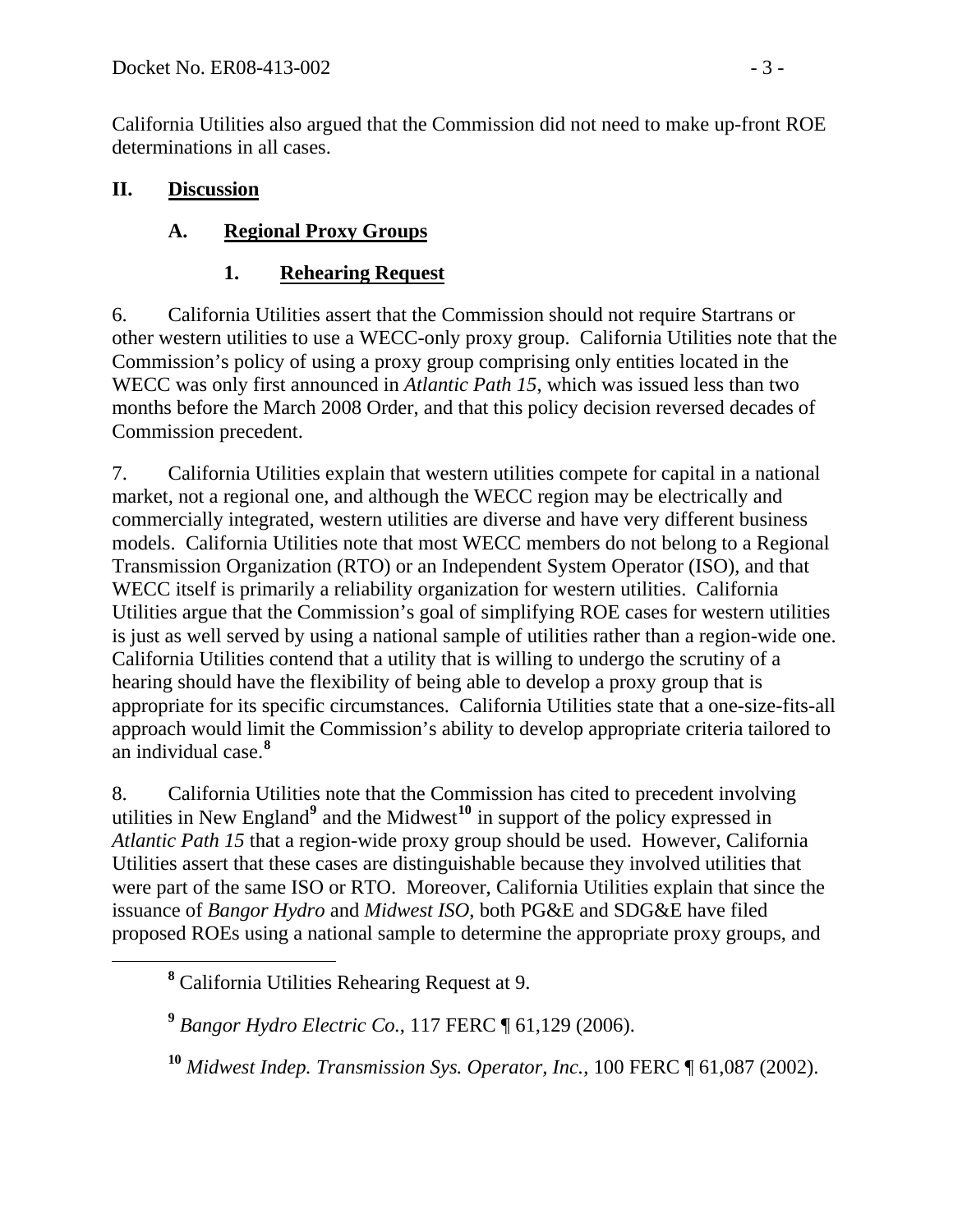the Commission orders on those filings did not indicate that a regional proxy group must be used or that it would extend the holdings of those cases applying an RTO-wide proxy group to western utilities, most of which were not RTO or ISO members.**<sup>11</sup>** California Utilities state that they do not necessarily object to the use of an RTO-wide proxy group in the appropriate case; however, they argue that the Commission has not explained why being located in the WECC region is an appropriate measure of risk.

9. California Utilities assert that, while a proxy group should include those companies that face similar risks as those faced by the applicant, western utilities operate under vastly different market structures from each other and rely on different portfolios of power supply resources. California Utilities note that the climate in the WECC region is very diverse, and thus a utility in southern California faces very different climaterelated risks from those faced by a utility in Idaho. California Utilities also contend that there is no record evidence that investors perceive geography as a factor when differentiating between otherwise comparable utilities.

10. Citing *Consumers Energy Company*, **[12](#page-3-0)** California Utilities assert that the Commission has departed from prior policy without a rational explanation. In *Consumers*, the Commission reversed an Administrative Law Judge's determination that a utility located in another part of the country should be excluded from a proxy group, stating that "the judge should not have eliminated [the out-of-area utility] as a proxy choice solely because of geographical or climatic differences."**[13](#page-3-1)**

11. California Utilities believe that limiting the proxy group to utilities in the WECC region ignores the fact that western utilities compete for scarce capital with other companies in the nation; that is, the financial markets in which that competition occurs are not regional, but national or international in scope. According to California Utilities, even if geography were a factor to some investors, it would be less important than other factors that the Commission traditionally has looked to in developing proxy groups.**[14](#page-3-2)**

12. Further, California Utilities state that the Commission has not addressed the far-reaching and long-term impacts of a new proxy group policy on future ROE

<span id="page-3-1"></span>**<sup>13</sup>** *Id.* at 62,412.

<span id="page-3-2"></span>**<sup>14</sup>** California Utilities Rehearing Request at 17.

<span id="page-3-0"></span>**<sup>11</sup>** California Utilities Rehearing Request at 12-13 (*citing Pacific Gas and Elec. Co.*, 120 FERC ¶ 61,296 (2007) and *San Diego Gas & Elec. Co.*, 118 FERC ¶ 61,073 (2007)).

**<sup>12</sup>** 98 FERC ¶ 61,333 (2002) (*Consumers*).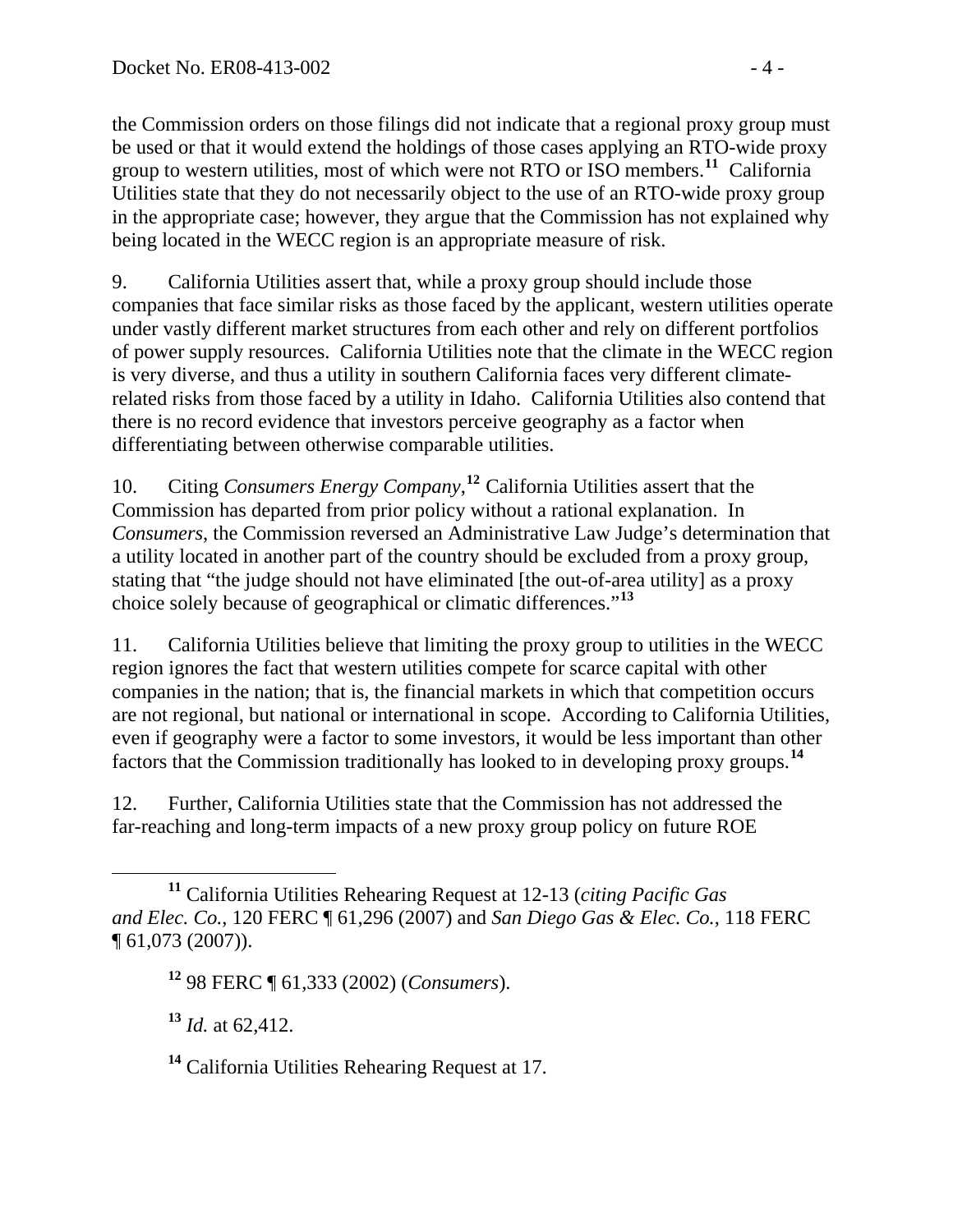determinations. California Utilities contend that if utilities outside of the WECC region are excluded from the proxy group for a western utility, then both the top and the midpoint of the range of reasonableness will be lower.**<sup>15</sup>**

13. California Utilities further argue that adopting a WECC-only proxy group will not provide additional regulatory certainty, explaining that use of a national sample, with the same appropriate screens, provide just as much certainty. California Utilities also contend that use of a national proxy group would satisfy Commission policy goals, be more efficient than use of a regional proxy group, and consistent with precedent.<sup>[16](#page-4-0)</sup>

## **2. Commission Determination**

14. In a concurrently issued order on rehearing in the *Atlantic Path 15* proceeding, we clarify our policy on proxy group composition.**[17](#page-4-1)** As explained in that order, the Commission's obligation is to ensure that a filing company's proxy group consists of companies with comparable risks to those facing the applicant.**[18](#page-4-2)** While geographic proximity may be a relevant factor in identifying companies with comparable risks, it is not the sole basis for inclusion of companies in a proxy group. Thus, the Commission will not mandate that a proxy group must be composed of companies in the same geographic region as the filing company.

15. Elaborating on this point, we also note in today's *Atlantic Path 15* rehearing order:

The question of which companies should be included in a proxy group is properly resolved based on the facts and circumstances of each case. In some cases, a filing company may rely solely on companies in its region to form a proxy group and to perform its DCF analysis, after demonstrating that these companies have comparable risk to the filing company. In other cases, a filing company may identify companies with comparable risk by looking beyond its geographic region. The filing company must, of course, fully support

<span id="page-4-2"></span>**<sup>18</sup>** *See id.* P 13.

<span id="page-4-0"></span>**<sup>15</sup>** For example, California Utilities state that, in this proceeding, the range of reasonableness using a WECC-only sample was between 7.63 percent and 13.67 percent. In contrast, if a national sample were used, the range of reasonableness would be between 8.75 percent and 13.67 percent.

**<sup>16</sup>** California Utilities Rehearing Request at 19-20.

<span id="page-4-1"></span>**<sup>17</sup>** *Atlantic Path 15, LLC*, 133 FERC ¶ 61,153 (2010).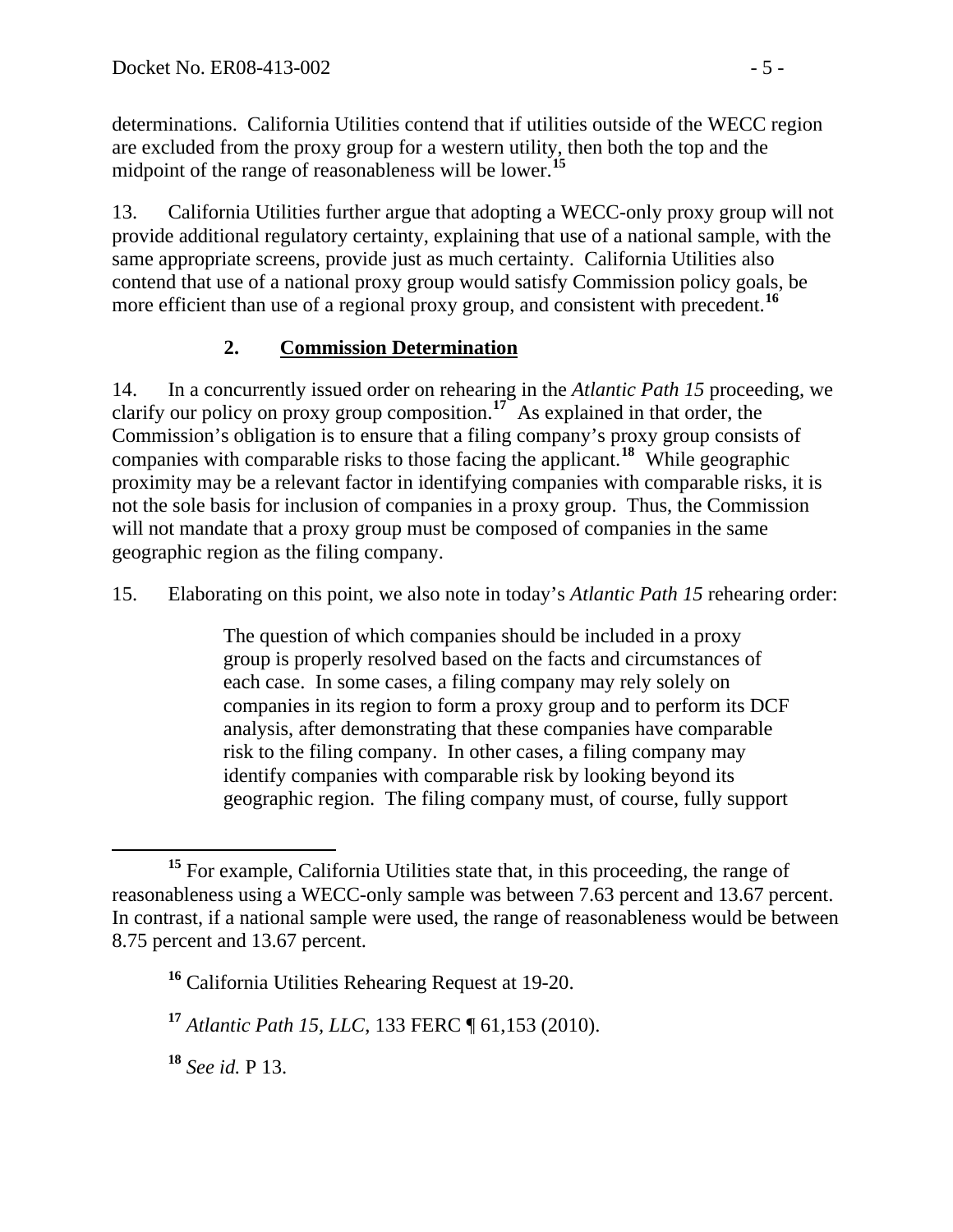its choice of a proxy group, and intervenors are free to challenge the reasonableness of the filing company's choice.**[19](#page-5-0)**

16. Here, California Utilities argue that the Commission should not require that Startrans or other western utilities use a proxy group comprising only companies located in the WECC. However, California Utilities do not squarely object to Startrans' use of a regional proxy group. Instead, California Utilities' objection to the March 2008 Order is grounded in what it perceives as a change in the Commission's policy, starting with *Atlantic Path 15*, indicating a preference for regional proxy groups. As discussed above, we clarify that the Commission's focus is on whether a proxy group includes companies of comparable business or financial risk, an we will not mandate that a proxy group must be composed of companies in the same geographic region as the filing company.

17. Moreover, we note that in this case we did not mandate that Startrans use a regional proxy group; rather, in the deficiency letter issued to Startrans, Commission Staff directed Startrans either to apply a regional proxy group or file additional information supporting its proposed national proxy group.**[20](#page-5-1)** Although it could have attempted to support its proposed national proxy group, Startrans chose to use a proxy group comprised of companies located within the WECC footprint. The March 2008 Order itself stated that Startrans' use of a regional proxy group, consistent with *Atlantic Path 15* and other cases, was "appropriate" and that "being located in the same geographic and economic region is relevant in determining whether companies face similar business risk."**[21](#page-5-2)** In the March 2008 Order, we were looking at the facts and circumstances that were squarely before us, i.e., Startrans' use of a regional proxy group. We reaffirm here that Startrans provided adequate support for using a proxy group comprised of entities located within the WECC footprint.

18. Because we clarify our policy, as discussed herein, California Utilities' request for rehearing is denied.

**<sup>19</sup>** *Id.* P 14.

<span id="page-5-1"></span><span id="page-5-0"></span>**<sup>20</sup>** *See* Deficiency Letter, Docket No. ER08-413-000, *et al.*, at 2-3 (Feb. 22, 2008) (directing Startrans either to provide additional information regarding its proposed national proxy group, such as providing corporate credit information for the proxy companies and incorporating the Commission's growth rate for each company, or adopt a proxy group comprising entities in the WECC).

<span id="page-5-2"></span>**<sup>21</sup>** March 2008 Order, 122 FERC ¶ 61,306 at P 25.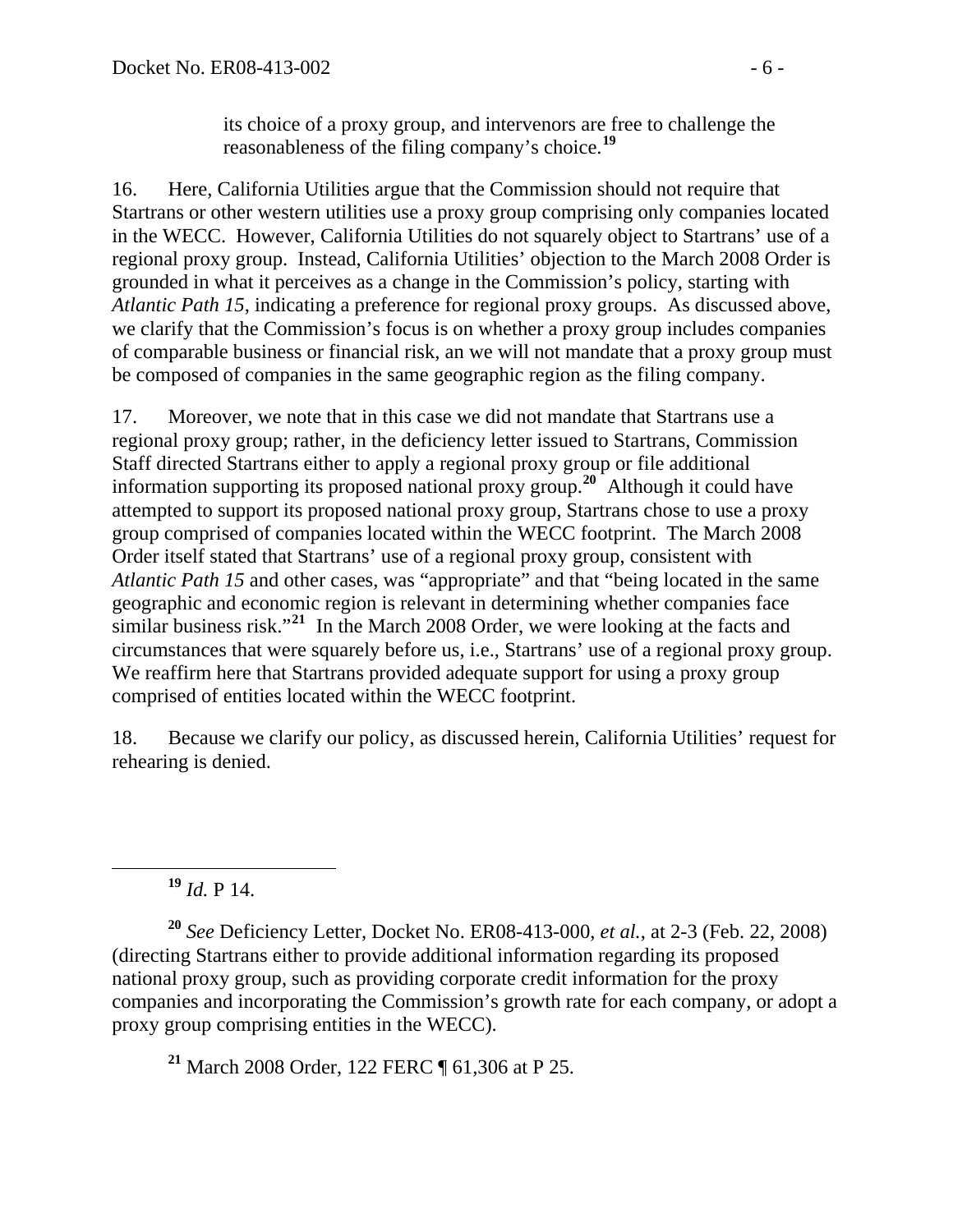## **B. Up-Front ROE Determination**

## **1. Rehearing Request**

19. California Utilities argue that the Commission should not require up-front ROE determinations in all cases, stating that while regulatory certainty and prompt resolution may support the use of an up-front ROE determination in some circumstances, mandating the approach for all ROE cases (particularly general rate cases) is inappropriate. First, California Utilities explain that the considerations that may counsel for up-front ROE determinations in incentive rate cases (e.g., up-front decisions may help with financing projects) may not be present in general rate cases, which are more likely to be set for hearing to address other issues.

20. Second, California Utilities contend that a general rate case applicant that is willing to go to hearing should have the flexibility to develop a proxy group that is the most appropriate under the circumstances. Third, California Utilities argue that general rate cases require a more tailored analysis than incentive rate cases, because the focus in general rate cases is establishing a range of reasonable returns and placing the applicant's ROE at an appropriate point in that range, while the focus in an incentive rate case is to ensure the applicant is not above the top of the range of reasonable returns. California Utilities assert that this approach is consistent with Commission precedent.**[22](#page-6-0)**

# **2. Commission Determination**

21. In response to California Utilities' argument that we should not require an up-front ROE determination in all cases, we clarify that our decision to make an up-front ROE determination will depend on the facts and circumstances of each individual case.

22. While we note that in *Atlantic Path 15*, we acknowledged that use of regional proxy groups may allow for up-front ROE determinations, we recognize that choosing a regional proxy group is not independently dispositive. We will look at the facts and circumstances presented in each proceeding, including the written submissions of the filing company and intervenors in determining whether it is appropriate to make an up-front ROE determination or to order an evidentiary hearing.

<span id="page-6-0"></span>23. Nonetheless, we affirm that the Commission retains discretion to make up-front ROE determinations if the record before it is sufficient to make such a summary finding. Recently, in *Pioneer Transmission LLC*,<sup>[23](#page-6-1)</sup> the Commission rejected the claim that it must always order trial-type hearings in ROE cases. As the Commission noted in *Pioneer*,

**<sup>22</sup>** California Utilities Rehearing Request at 22.

<span id="page-6-1"></span>**<sup>23</sup>** 130 FERC ¶ 61,044 (2010) (*Pioneer*).